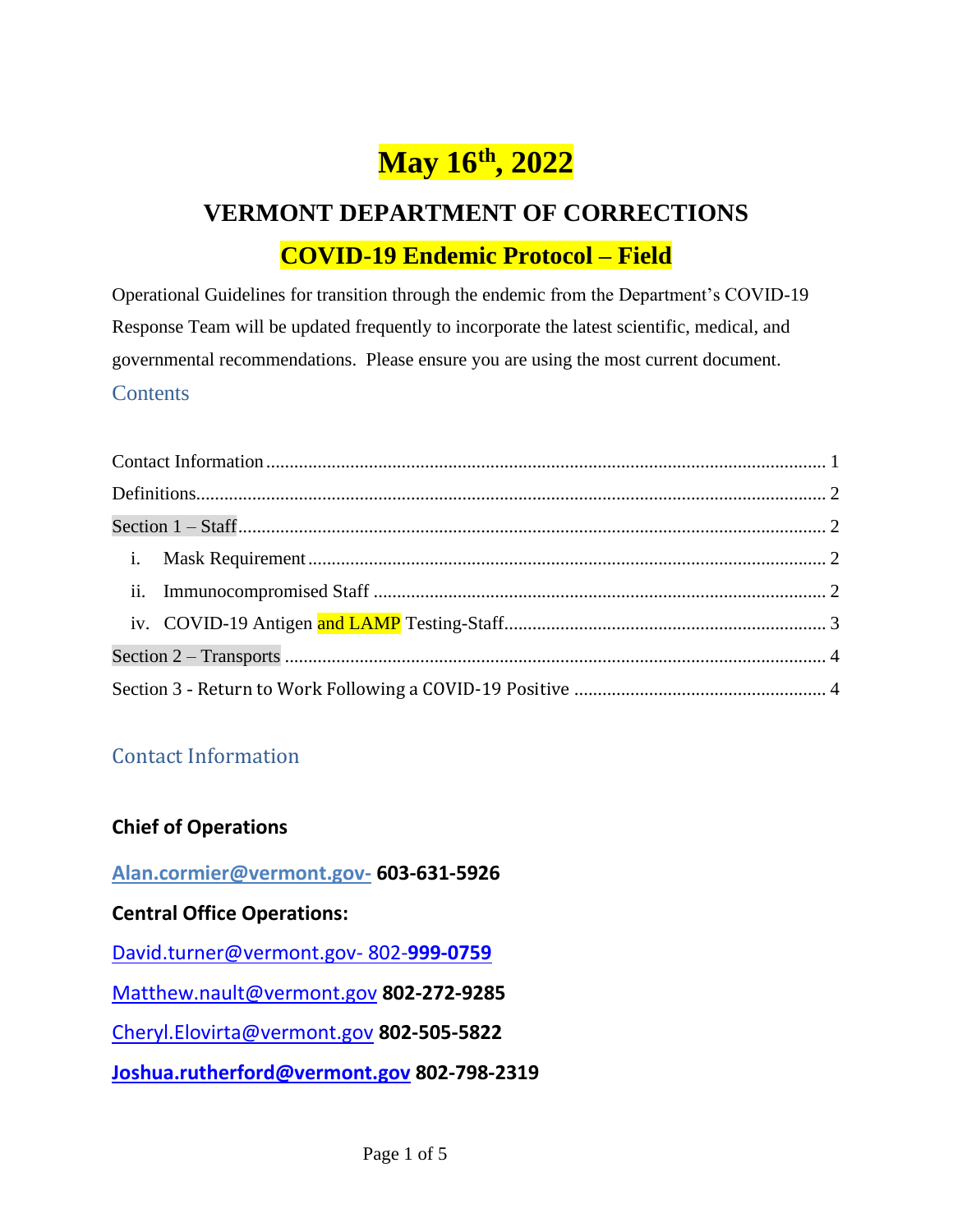### **[Travis.denton@vermont.](mailto:Travis.denton@vermont)gov 802-595-4435**

### **Logistical Support**

[Bob.Arnell@vermont.gov-](mailto:Bob.Arnell@vermont.gov-) **802-522-8031**

**Kory.Stone@vermont.gov- 802-338-0706**

### **Protocol Updates**

[Tanya.Barber@vermont.gov](mailto:Tanya.Barber@vermont.gov) **– 802-272-1369**

### <span id="page-1-0"></span>**Definitions**

- **a. Fully Vaccinated**: 2 weeks have passed since the second dose of the Pfizer or Moderna vaccine series OR 2 weeks have passed since a single dose of the Johnson & Johnson vaccine.
- b. **Immunocompromised:** Having an impaired immune system as diagnosed by a medical provider.
- c. **Lamp test:** LAMP is similar to the PCR lab tests, also known as Lucira. It test amplifies the SARS-CoV-2 virus's genetic material while the test is running. Lucira's accuracy is comparable to one of the highest sensitivity lab PCR tests.

# <span id="page-1-2"></span><span id="page-1-1"></span>Section 1 – Staff

### i. Mask Requirement

Effective March 14, 2022, facial coverings will no longer be required for employees, contractors, and visitors to State offices and buildings regardless of vaccination status unless required by local municipal mask mandates while on duty.

Individuals who wish to wear a mask may continue to do so.

### ii. Immunocompromised Staff

<span id="page-1-3"></span>1. If any staff feel they are immunocompromised, it is their responsibility to pursue accommodations through human resources.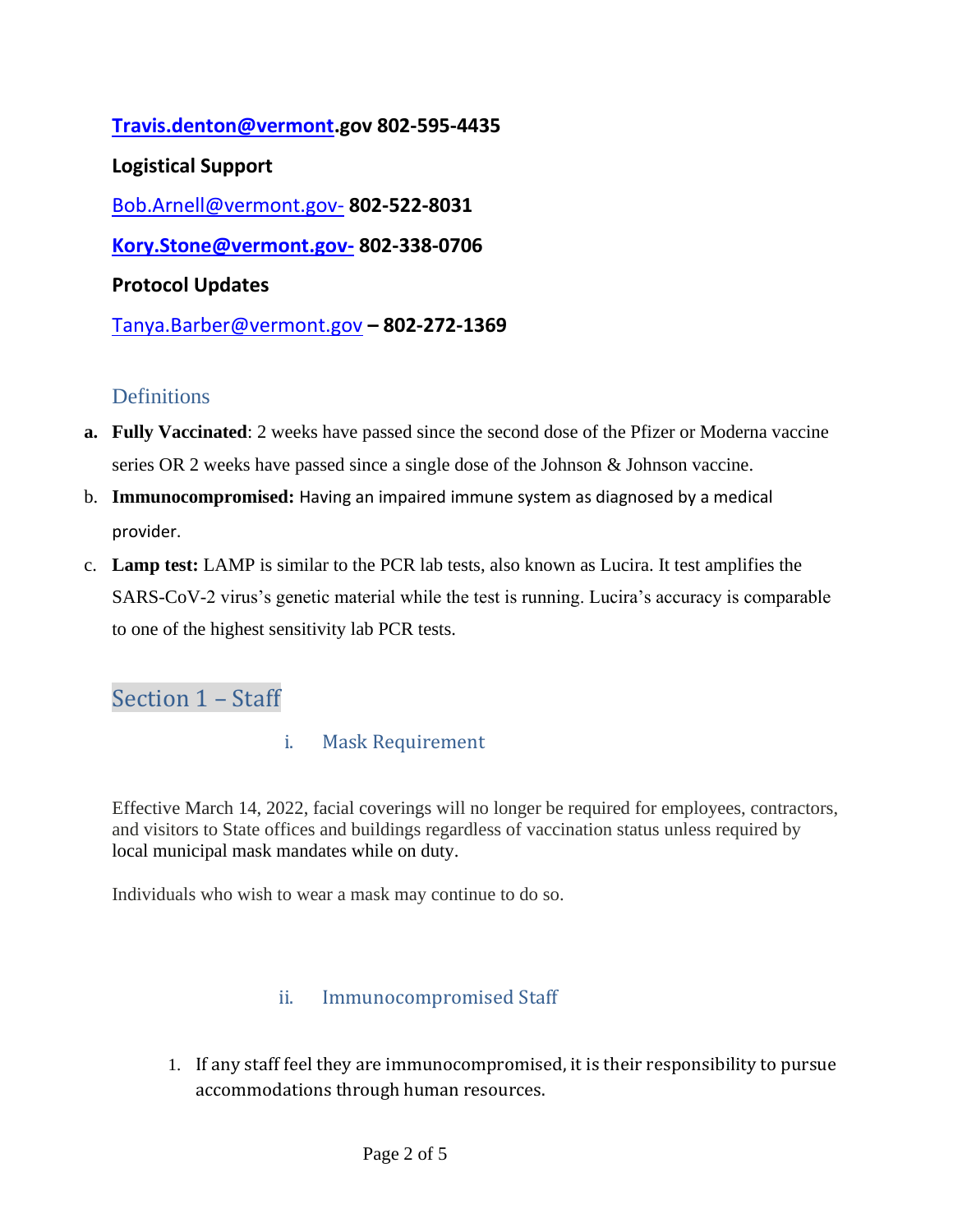2. If you believe you are disabled in accordance with the Americans with Disabilities Act and can still perform the essential functions of your position, with or without a reasonable accommodation, you may request an accommodation in accordance with State of Vermont Policy 3.2 – Reasonable Accommodation: Number 3.2 REASONABLE\_ACCOMMODATION.pdf [\(vermont.gov\)](https://humanresources.vermont.gov/sites/humanresources/files/documents/Labor_Relations_Policy_EEO/Policy_Procedure_Manual/Number_3.2_REASONABLE_ACCOMMODATION.pdf)

#### <span id="page-2-0"></span>iv. COVID-19 Antigen and LAMP Testing-Staff

- 1. Each field site shall dedicate specific DM or CPS to secure the antigen and LAMP test kits in their offices with access limited to those dedicated staff.
- 2. Antigen and/or LAMP are available to any DOC or contract staff working out of a field site at the approval of the CPS or DM.
- 3. Staff will conduct the test in an isolated area avoiding close contact with others. (Preferably in their vehicle)
- 4. For any initial positive COVID 19 result after using a **DOC provided test ONSITE**, staff will complete the [VDH Report form](http://doc.vermont.gov/sites/correct/files/documents/DOC-%20Staff%20Antigen%20Test%20-%20Report%20Form.pdf) and return to the DM or CPS and follow process listed in # 6 below.
- 5. For any initial positive COVID 19 results taken **OFFSITE**, staff do NOT need to submit the VDH form. They do however need to follow the process listed in #6 below.
- 6. When a positive staff is identified, the district manager or designee must notify the COVID response alias [AHS.DOCCOVIDResponseTeam@vermont.gov.](mailto:AHS.DOCCOVIDResponseTeam@vermont.gov) and include the following information:
- i. Name
- ii. DOB
- iii. Date of Testing
- iv. Location
- v. Work site (Staff)
- vi. Last day worked (staff)
- 7. No PCR test is required if an initial antigen or LAMP shows a positive result.
- 8. Any negative antigen result does not require a VDH Report Form and is NOT required to be sent to the COVID team alias.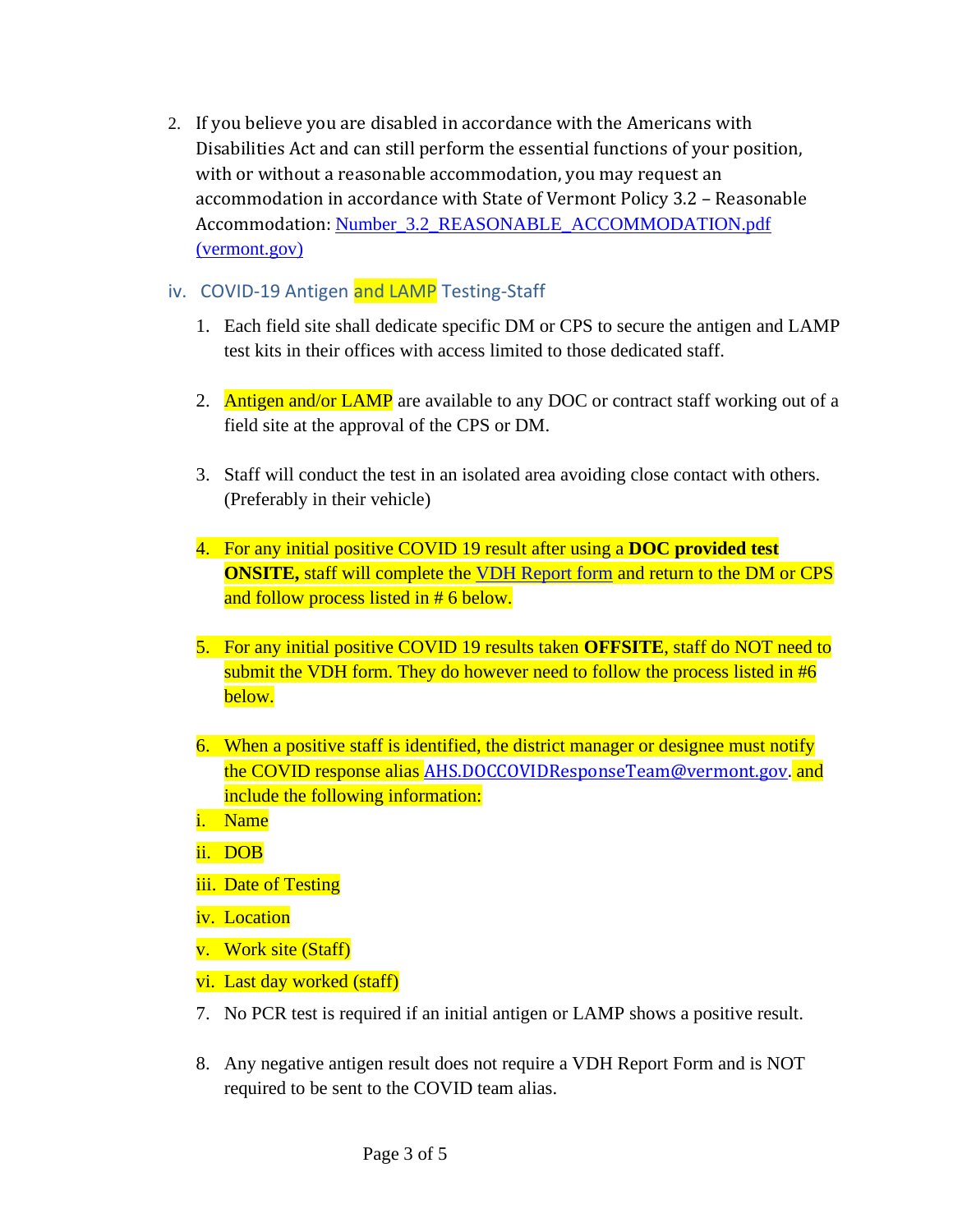- 9. If staff receive a positive result from an at **home antigen or LAMP** test the results must be reported to their DM or CPS and reported on the VDH web site. [Vermont COVID-19 Self-Test Result Reporting Form \(alchemer.com\)](https://survey.alchemer.com/s3/6507748/Vermont-COVID-19-Self-Test-Result-Reporting-Form)
- 10. Staff who are symptomatic, but test negative on Antigen, are still excluded from work until cleared by a medical provider or receives a **negative LAMP** or PCR test which follows the return-to-work protocols outlined below.

## <span id="page-3-0"></span>Section 2 – Transports

- **1.** Any offender being transported by field staff must wear a surgical mask.
- **2.** Staff conducting transports will wear masks.
- **3.** When transporting a COVID-19 or suspected infected offender will follow the transport process outlined in the facility protocol.

# <span id="page-3-1"></span>Section 3 - Return to Work Following a COVID-19 Positive

In order to be cleared to return to work, staff will need to follow the criteria below: The Vermont Department of Corrections is following the guidelines issued by the CDC which is supported by the Vermont Department of Health.

# *These recommendations are in accordance with the CDC Return to Work Guideline updates as of 1/9/2022*

**COVID Positive Staff (**[Vermont's Guidance: What to do if you test positive](https://www.healthvermont.gov/covid-19/symptoms-sickness/what-do-if-you-test-positive-covid-19)**)**

- Positive staff can return to work after day 5 if:
	- i. The person has two negative antigen tests performed at least 24 hours apart beginning no earlier than day 4
	- ii. If still antigen positive on day 9, STOP testing and use prior return to work protocols

1. Return on day 11 if symptoms improved and no fever for 24 hours

iii. AND The person never had symptoms or symptoms have improved and they feel better